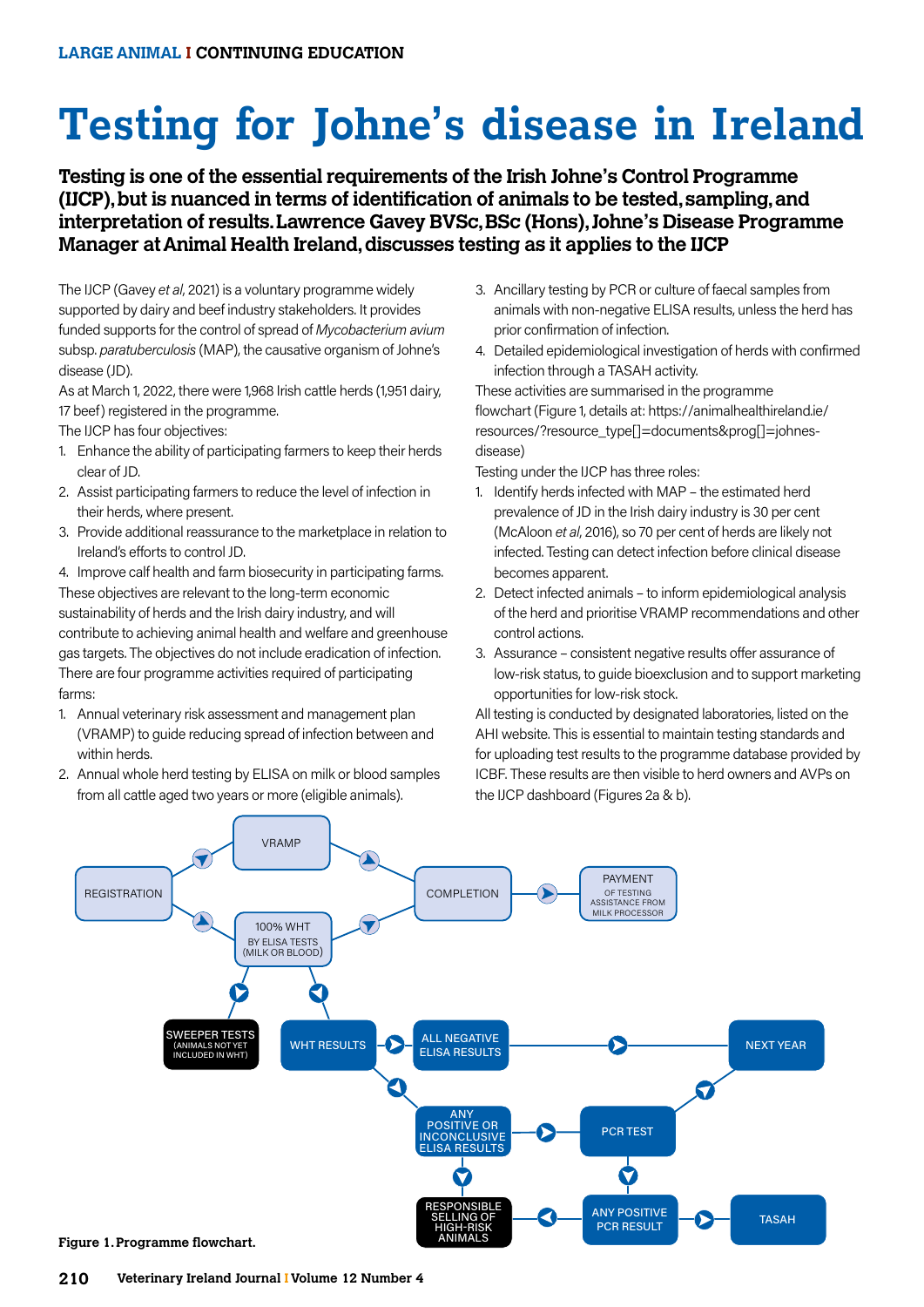# **CONTINUING EDUCATION I LARGE ANIMAL**

| icbf                                                        |                                   | BVD QUERES . DHNES DASHROARD . LAB SEARCH . BHC DASHROARD . CELEDIECK DASHROARD . CellCheck TASAH |                             |                             |                           |           |       |          |            | A FARMER (Herd G000000) w                                                                                    |
|-------------------------------------------------------------|-----------------------------------|---------------------------------------------------------------------------------------------------|-----------------------------|-----------------------------|---------------------------|-----------|-------|----------|------------|--------------------------------------------------------------------------------------------------------------|
|                                                             | <b>Current Johnes Herd Status</b> | Select Year 2021 v                                                                                |                             |                             |                           |           |       |          |            | <b>Unar Guide</b><br>Help                                                                                    |
| <b>Herd Details</b>                                         |                                   | <b>Sutency Telau</b><br>Summay Crach                                                              |                             |                             |                           |           |       |          |            | Please choose one of these<br>options                                                                        |
| Herd Number:<br><b>Owner Name:</b>                          | 02002000<br>A. Farmer             |                                                                                                   |                             |                             |                           |           |       |          |            |                                                                                                              |
| Address:                                                    | ADDRESS 1<br>ADDRESS 2            | <b>RESULT</b>                                                                                     | 21-AW-2021<br><b>FABCES</b> | 17-AIN-0021<br><b>BLOCO</b> | 17-MAN-2021<br><b>MLK</b> | DATE<br>٠ | DATE. | 114,78   | DATE       | . Vane lab results by hord lest (bakin) data<br>. Visus status of every aromodicamedy are the<br><b>Name</b> |
| Mobile:<br><b>Oate of most recent</b>                       | 363871234667                      | <b>FLIRA NEGATIVE</b>                                                                             | $\sigma$                    | $\alpha$                    | 321                       | ×         | ø.    | <b>D</b> | $\alpha$   | . View status of every arorhit that has left the                                                             |
| enrolment in the LICP.                                      | 103041-10                         | <b>ELIBAROSTIVE</b>                                                                               | 0                           | <b>D</b>                    | ×                         | ŝ         | a.    | Ø.       | $\alpha$   | farm since the date of enrolment (01-JAN-31)                                                                 |
| Date of initial enrolment<br>in the LICP                    | 17.OCT.19                         | <b><i>RI ISA INCONCLUSIVE</i></b>                                                                 | ٥                           | ó                           |                           | a         |       | $\Omega$ | a          | - View all require an selecting year.                                                                        |
| Date of last positive                                       |                                   | <b>POR NADJOSAE</b>                                                                               | x                           | n                           | s.                        | z,        | s.    | $\alpha$ | o.         | + Investorate                                                                                                |
| faecal culture or PCR<br>Whole herd test                    |                                   | POR FORTIVE                                                                                       | $\mathbb{R}$                | ó                           | ò.                        | ۰         | ö.    | O.       | $^{\circ}$ | · Furchase History                                                                                           |
| completed?                                                  | Not Yet Complete                  | <b>CLETAROUSE</b>                                                                                 | $\overline{u}$              | ×                           |                           | ×.        | ÷.    | 省        | ö.         | $+ 31$                                                                                                       |
| Ancillary PCR testing<br>required?                          | tic.                              | CULT POSITAR                                                                                      | ö                           | 18                          |                           | ×         | s.    | B        | s          | . WHT Eligible:                                                                                              |
| ELISA re-testing<br>recommended?                            | 16                                |                                                                                                   |                             |                             |                           |           |       |          |            |                                                                                                              |
| Date of last VRAMP                                          | \$6.35L-20                        |                                                                                                   |                             |                             |                           |           |       |          |            |                                                                                                              |
| VRAMP for 2021                                              | VRAMP is required, still due      |                                                                                                   |                             |                             |                           |           |       |          |            |                                                                                                              |
| <b>Lest TII test date</b><br>Next scheduled TB test<br>date | 31-AU03-2020<br>Not qualishle     |                                                                                                   |                             |                             |                           |           |       |          |            |                                                                                                              |

#### **Figure 2a. ICBF Johne's herd screen.**

| Showing 1 to 5 of 6 entries                      |        |                      |                                            |                      |                           |                             |                            |                     |         |                                        |                                           |                                                                    |                                           |                                             |         |        |  |  |
|--------------------------------------------------|--------|----------------------|--------------------------------------------|----------------------|---------------------------|-----------------------------|----------------------------|---------------------|---------|----------------------------------------|-------------------------------------------|--------------------------------------------------------------------|-------------------------------------------|---------------------------------------------|---------|--------|--|--|
| Tag                                              | Ser.   | DOB:                 | Age                                        | Fremt<br>470.1       | Dam-                      | Result                      |                            |                     |         |                                        | Text D Text Value Lub Ref Sample T Text 2 |                                                                    | Test 3                                    | Test 4                                      | Text 5  | Test 5 |  |  |
|                                                  |        |                      | <b>Animal Details</b>                      |                      |                           | <b>Current Test Details</b> |                            |                     |         |                                        |                                           | <b>Previous Test Details</b>                                       |                                           |                                             |         |        |  |  |
| Tag                                              | $km -$ | DOB                  | Age                                        | <b>Birth</b><br>Year | <b>Dam</b>                | Result                      | Test<br>Date               | Test -              | Value - | Lab<br>Raf                             | Sample<br>Type:                           | Text 2                                                             | Test 5                                    | Test 4<br>٠                                 | Tirst & | Test 6 |  |  |
| IE000000000001                                   | F      | tt-<br>MAR<br>18     | <b>Byrs 4</b><br>inths 13<br>devs:         | 2010                 | IE0000000000005           | <b>NEGATIVE</b>             | 26<br>JUN<br>$\frac{1}{2}$ | <b>MAP</b><br>95.16 | o       | 17/06/21-<br>22-5                      | FAECES                                    | <b>17-May 21 Mile</b><br><b>Map (Ab) Elisa</b><br>21.85            | 15-May-20 Milk<br>Map (Ab) Elisa<br>5.58  | 17-Oct-19 Milk Map<br>(AD) 6314-3.03        |         |        |  |  |
| $-1$ $+1$ $+1$ $+1$ $+1$ $+1$<br>IE0000000000002 |        | än<br>JAN-<br>13     | 3 yrs 5<br>estos 21<br>there.              | 2018                 | IE0090000000008           | NEGATIVE                    | $-21$<br>31,764<br>21      | MAP<br>PCR          | ø,      | 150621.<br>33.4<br>an a                | FAECES                                    | 17-May 21 Miles<br><b>Maje (Altd Elisa)</b><br>27.78               | 15 May 20 Milk<br>Map (Ab) Elisa<br>2.21  |                                             |         |        |  |  |
| IE000000000003                                   | 仮      | $01 -$<br>FEB-<br>14 | 7 <sub>W15</sub> 5<br>$C5$ or link<br>days | 2014                 | IED000000000007           | <b>NEGATIVE</b>             | $21 -$<br>31.76<br>21      | <b>MAP</b><br>PCR   | ŭ       | <b>STEPHENOME</b><br>17/06/21-<br>23.5 | FAECES                                    | <b>17-May 21 Mag</b><br><b>May (Ab) Eliza</b><br>$\mathbf{A}$ is a | 15-May-20 Milk<br>Map (Ab) Elisa<br>16.95 | 15-Nov-19 Blood<br>Map (Ab) Elisa<br>44,957 |         |        |  |  |
| IE000000000004                                   | JF.    | 08<br>FLD.<br>18     | 3 yrs 5<br>mths 13<br>days.                | 2010                 | 1E0000000000008 NIESATIVE |                             | 21<br>JUN<br>26            | MAP<br>PCR.         | o.      | 17/06/21<br>33-3                       | FAECES                                    | 17-May 21 Mile<br><b>Map (AN) Lines</b><br>20.89                   | 20 May 20 Milk<br>Map (Ab) Elisa<br>B.23  |                                             |         |        |  |  |

#### **Figure 2b. ICBF screen showing tested animals.**

Approved veterinary practitioners (AVPs), trained by the programme, conduct VRAMPs and provide or support testing and interpretation of results.

Samples should be submitted immediately to the laboratory, to minimise discrepancy between sampling and test dates as recorded on ICBF. To alleviate this discrepancy, the programme will include sampling date on the submission form and on ICBF screens.

AVPs receive copies of blood-ELISA and faecal PCR test results directly from the laboratory and should monitor their ICBF Johne's dashboard and SMS messages from AHI to be aware of milk-ELISA results.

## **LIMITATIONS OF JOHNE'S TESTING**

MAP ELISA testing aims to detect MAP-specific antibodies, raised by the host animal's immune system in response to MAP infection. Faecal PCR testing for MAP aims to detect MAPspecific fragments (typically IS900) of DNA. The antibody or DNA fragment must be present in the sample above the level of detection for a test result to be positive.

There are well-recognised limitations to Johne's testing, due to the nature of MAP and the animals' immune responses, rather than deficiencies in the tests themselves. MAP is characterised by slow growth, both in the animal and in the laboratory, and a waxy

coat and intra-cellular habit that protect it against recognition and specific humoral response by the host's immune system. JD typically has a prolonged latent period (years), between infection and the onset of faecal shedding and development of an antibody response. Production of detectable MAP-specific antibodies or DNA, as an animal's condition progresses from infected towards infectious and affected, rarely occurs within two years of infection. Approved veterinary practitioners for the IJCP must understand these limitations to accurately interpret test results and advise clients.

#### **SENSITIVITY AND SPECIFICITY (LOONG, 2003)**

In the context of MAP testing, the terms sensitivity and specificity refer to the ability of the test to correctly identify whether an animal is or is not infected.

*Sensitivity –* probability that the test will correctly detect infected animals (a sensitive test will have no false negatives; 100 per cent sensitivity).

*Specificity –* probability that the test will correctly identify animals that are not infected (a specific test will have no false positives; 100 per cent specificity).

For MAP testing, the ELISA test has low sensitivity (McAloon *et al*, 2020), in the order of 15 per cent. Therefore, overall, only 15 per cent of MAP-infected animals will test positive due to absence (or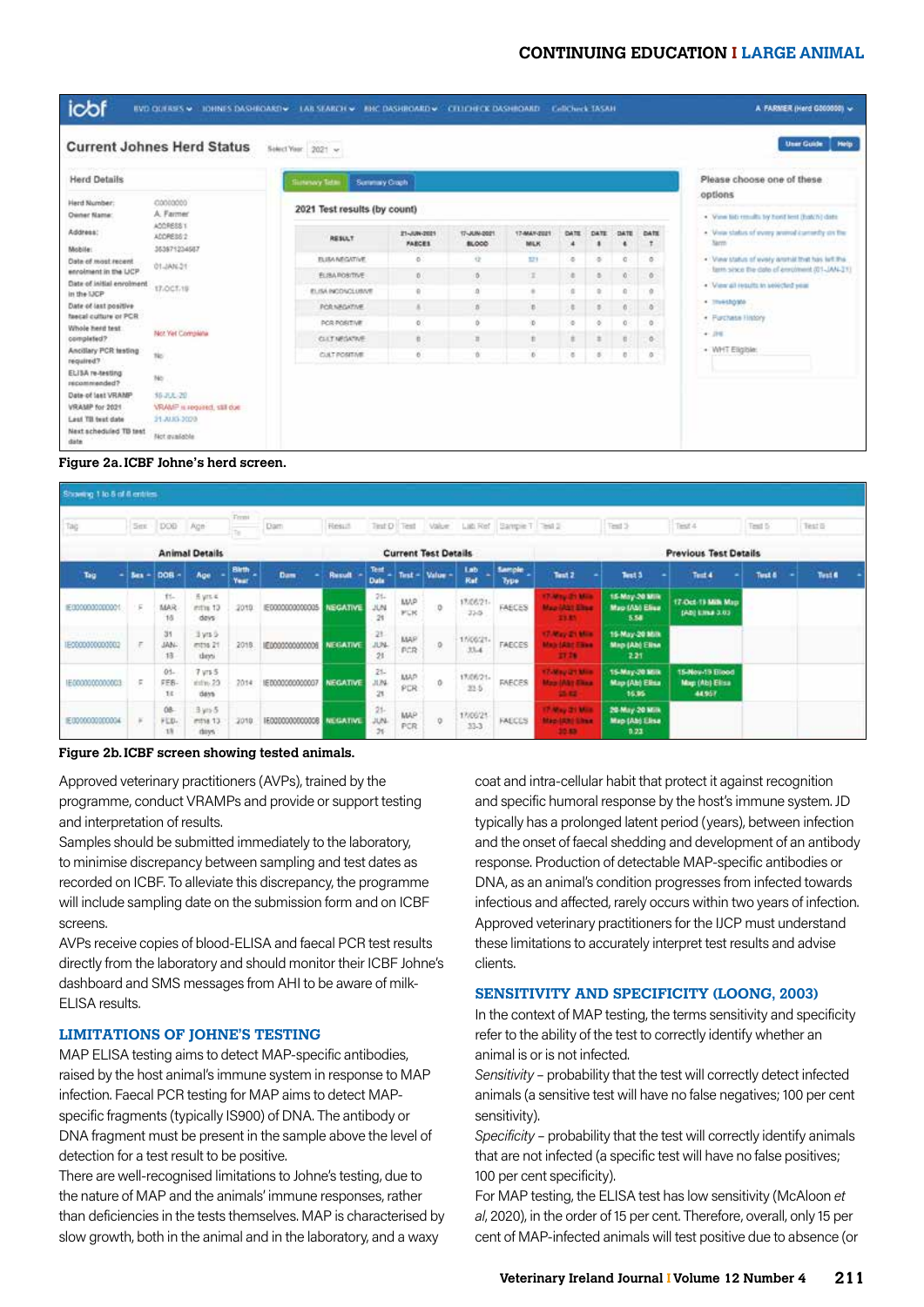# **LARGE ANIMAL I CONTINUING EDUCATION**

| <b>Test result</b> | <b>Animal infection status</b> |                         |  |  |  |  |  |  |  |  |
|--------------------|--------------------------------|-------------------------|--|--|--|--|--|--|--|--|
|                    | <b>Infected</b>                | <b>Not infected</b>     |  |  |  |  |  |  |  |  |
| <b>Positive</b>    | a. True positive               | b. False positive       |  |  |  |  |  |  |  |  |
| <b>Negative</b>    | c. False negative              | d. True negative        |  |  |  |  |  |  |  |  |
|                    | Sensitivity = $a/(a+c)$        | Specificity = $d/(b+d)$ |  |  |  |  |  |  |  |  |
|                    |                                |                         |  |  |  |  |  |  |  |  |

#### **Table 1. Sensitivity and specificity.**

below limit of detection) of antibodies in 85 per cent of infected animals. Sensitivity increases as disease progresses (Nielsen and Toft, 2008) and, therefore, is much lower in younger age cohorts, approaching zero in calves (although maternally-derived antibodies may be detected).

Similarly for PCR testing, shedding of MAP in faeces typically does not occur for several years after infection.

However, MAP testing has high specificity (Nielsen and Toft, 2008). MAP ELISA test kits claim to have specificities of 96 to 98 per cent, so that a high proportion of positive ELISA results will be due to the animal being infected, while two to four per cent of positive ELISA results may be false positives due to the test reacting to a sample component other than MAP-specific antibody. Ancillary faecal testing (by PCR or culture) is determined to have a specificity of 1.0; all positive results are due to infection being present in the herd.

#### **INTERPRETATIONS**

Taking the above into account, the IJCP has specific requirements and recommendations, as developed by the Technical Working Group:

- Animals aged less than two years should not be tested by MAP-ELISA; the test has a very low sensitivity for this group, so it is unlikely to detect infected animals and any positive results are likely to be false.
- Due to low test sensitivity, a negative test result for an individual animal should not be used for assurance, e.g., a preor post-movement test to determine the animal's status.
- Despite the low sensitivity of the ELISA test at the individual animal level, the ELISA has value when applied as a herd test. Testing a relatively large number of animals with negative results provides confidence that the herd is not infected, with this growing with repeated rounds of negative testing. This assessment can inform management priorities and risk-based assurance for trading of animals from the herd.
- Although a positive ELISA result in a herd that has already been confirmed to be infected by PCR may technically be a true or a false positive, almost all positive ELISA results will be true positives (due to the high specificity of the ELISA test); and the animal with a positive ELISA test result can be confidently interpreted as being infected. This is the reasoning for the programme not to support or fund ancillary PCR testing of such an animal. (See next paragraph for exceptions.)
- The programme recommends not testing within 90 days after a TB skin test, or within seven days after calving (milk sample only), to reduce the incidence of non-negative ELISA results due to non-MAP stimuli (Varges, 2009). Animals with nonnegative ELISA results from those periods should be re-tested by ELISA.
- MAP-ELISA testing of milk samples is best conducted in mid-

lactation. There are relatively more positive and particularly inconclusive ELISA results from milk-ELISA than blood-ELISA testing, particularly in the first week of lactation and the last two months of lactation (Lombard *et al*, 2006). These higher numbers of positive and inconclusive results for milk testing appear to be due to reduced specificity; that is, it appears that some milk component is causing false-positive results (Nielsen and Toft, 2012).

- Confidence in an assessment of low-risk of infection due to a negative whole herd test increases with size of herd and with repeated negative herd tests over time.
- Herd testing cannot definitively demonstrate that a herd is 'free' of MAP, so the IJCP refers to levels of risk of infection and confidence of freedom rather than absolute freedom.
- The higher the prevalence of infection in a herd, the greater the chance of detecting infection through a herd test, e.g., for a herd with only one infected animal, the probability of a false negative result for that animal and thus the herd in a single herd test  $= 1.0 - 0.15 = 0.85$ ; whereas for a herd with five infected animals, the probability of a false negative result  $=$   $(1 (0.15)5 = 0.44$
- The sensitivity of ELISA testing using blood samples is marginally better than from milk samples but, when spread over a whole herd and for repeated herd tests and taking into account the reduced cost and better convenience of milk-ELISA testing, there is little practical difference (Sergeant *et al*, 2019).
- Ancillary faecal testing (PCR or culture) is used by the programme to confirm infection in a herd following positive or inconclusive ELISA results. A positive ancillary test result is confirmation of the presence of MAP in the herd, but a negative result does not necessarily mean the animal is not infected.
- An animal with a test history of a non-negative ELISA result followed by a negative PCR result may be infected but not yet shedding at a detectable level (pre-shedding, intermittent, low-level etc.), or the ELISA result may be non-specific. Such animals are considered by the programme to be suspect, and they remain suspect unless they have a subsequent ELISA test with a negative result.
- Reported ELISA S/P values are not a direct measure of infection, but are indicative of the animal's immune response to infection. S/P values of an individual animal can fluctuate substantially, especially in the early and late stages of progression of infection. Patterns of ELISA results that are highly suggestive of infection are: repeated positive results; progressively increasing S/P values and/or high S/P values for any individual animal; and many animals in the herd having positive results (high apparent prevalence).
- Some animals may be infected and even shed MAP, without ever being ELISA test positive.
- Animal movements into a herd are the greatest risk for introduction of infection, but detection of that introduction and/ or spread into and within the recipient herd may take many years of herd testing.

Positive results, whether to ELISA or ancillary tests, identify animals at high risk of being infected and/or spreading infection. The IJCP offers a range of management interventions to reduce